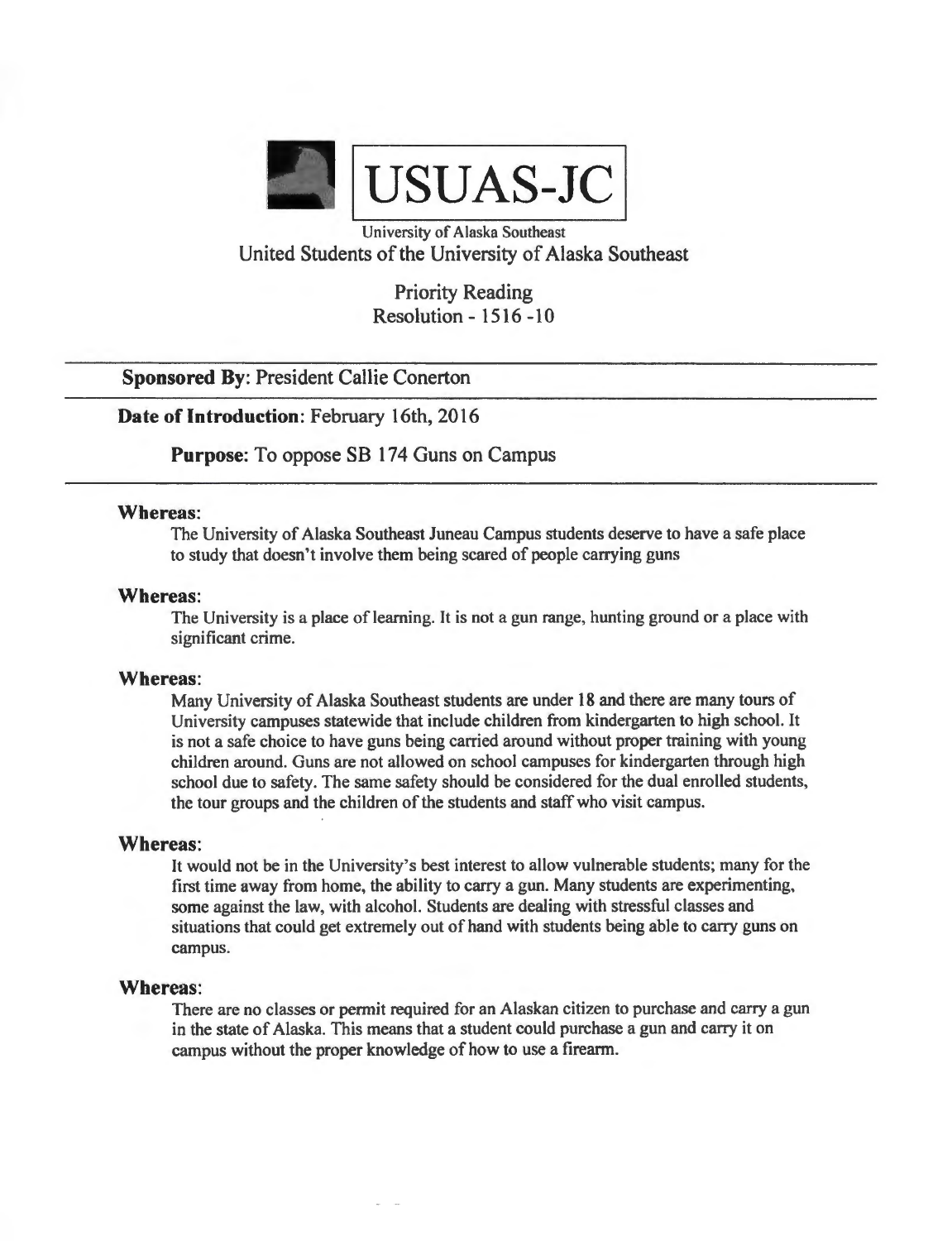## **Whereas:**

This bill would allow any student, no matter their state of mind or knowledge of firearm safety, to be able to carry a concealed weapon on any University of Alaska Campus.

#### **Be It Resolved That:**

The USUAS-JC highly discourages Senate Bill 174 and opposes students being able to f carry concealed weapons on University of Alaska property.

## **Be it Further Resolved That:**

A copy of this resolution be sent to: President Johnsen, UA Board of Regents, Senate Education Committee, Senate Judiciary Committee, Senator Dunleavy, Senator McGuire, Senator Coghill, Senator Kelly, Senator Stoltze, Juneau Legislative Delegation, Vice President Dan White, Vice President Michelle Rizk, Associate Vice President Chris Christensen Chancellor Richard Caulfield, Vice Chancellor Joe Nelson, Vice Chancellor Michael Ciri, Interim Provost Priscilla Schulte, Campus Life Director Eric Scott, Dean of Arts and Sciences Karen Schmitt, Dean of Education Deborah Lo, Dean of Career Education Pete Traxler, Dean of School of Management Vickie Williams, UAS Staff Council, and UAS Faculty Senate.

This Bill Will Be Passed: February 16th, 2016.

/ *•'-rta /* /J*..... /* ' . X au 1/4 al Control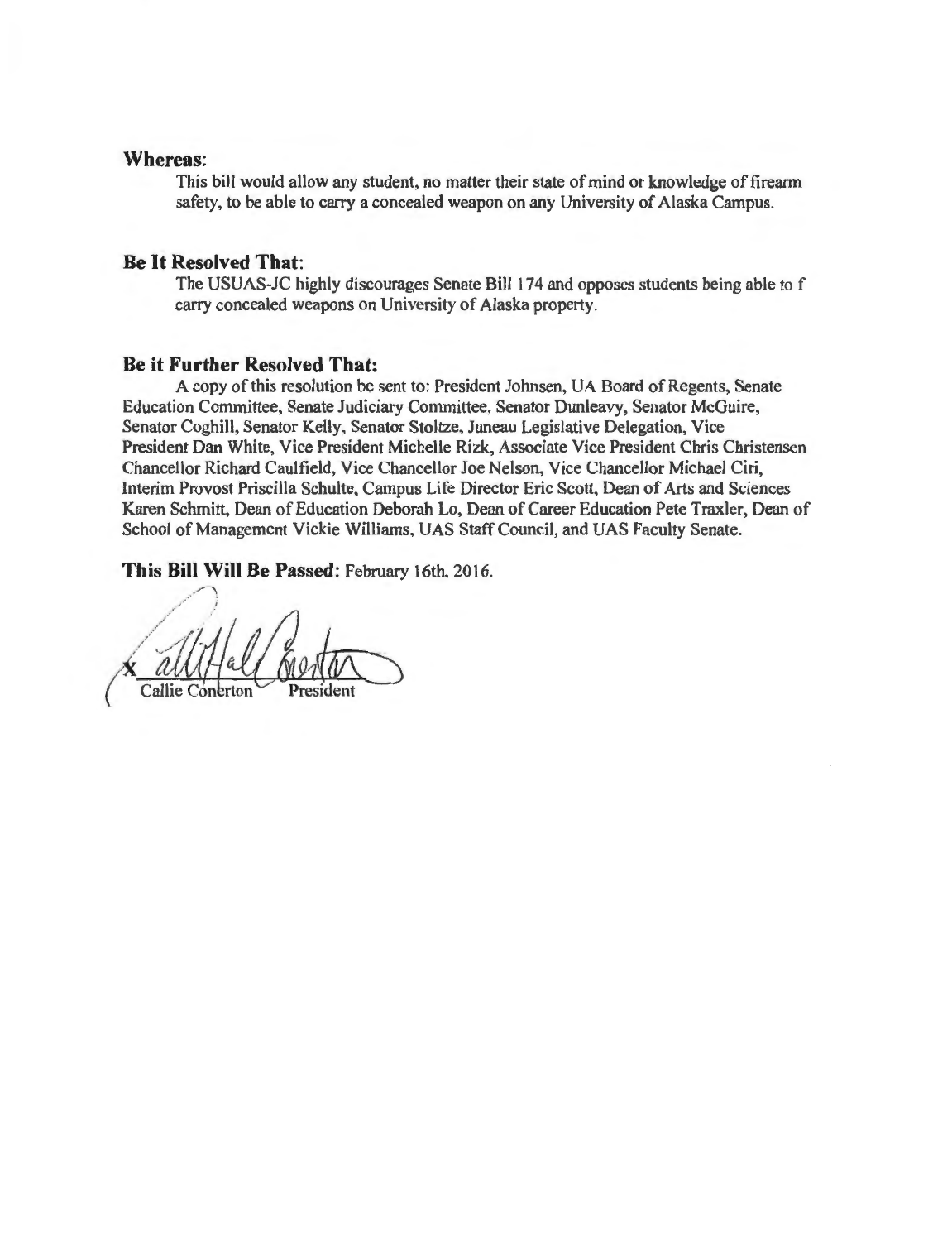

**University of Alaska Southeast**  Staff Council Juneau, Ketchikan, and Sitka Campus

## UAS STAFF COUNCIL RESOLUTION AY1516-01 Approved February 16, 2016

| TO:          | Jim Johnsen                                |
|--------------|--------------------------------------------|
|              | President, University of Alaska            |
| VIA:         | <b>Faye Gallant</b>                        |
|              | Chair, Staff Alliance                      |
| CC:          | <b>Richard Caulfield</b>                   |
|              | Chancellor, University of Alaska Southeast |
|              | Maren Haavig                               |
|              | President, Faculty Senate/Alliance         |
| <b>DATE:</b> | February 16, 2016                          |
|              |                                            |
| RE:          | Oppose Senate Bill 174 Guns on Campus      |

#### **Whereas:**

On February 16, 2016, the UAS Staff Council unanimously opposed SBl 74 Guns on Campus and supports Student Services Council of the University of Alaska and UAS Student Government Juneau campus resolution 1516-10: Oppose SB 174 Guns on Campus.

In the current climate of violence associated with guns, SB 174 will only amplify this behavior within our campus and community.

UAS Staff Council advises Staff Alliance and the UA Administration to support the best interests and importantly, safety, of the University employees and students.

**Be It Resolved That:** 

UAS Staff Council opposes Senate Bill 174 Guns on Campus

Kolene James

President/UAS Staff Council

Enclosures: UASJC-Resolution 1516-10 VC Letter Opposing Gun Legislation

*The mission of the University of Alaska Southeast is student learning enhanced by faculty scholarship, undergraduate research and creative activities, community engagement, and the cultures and environment of Southeast Alaska.*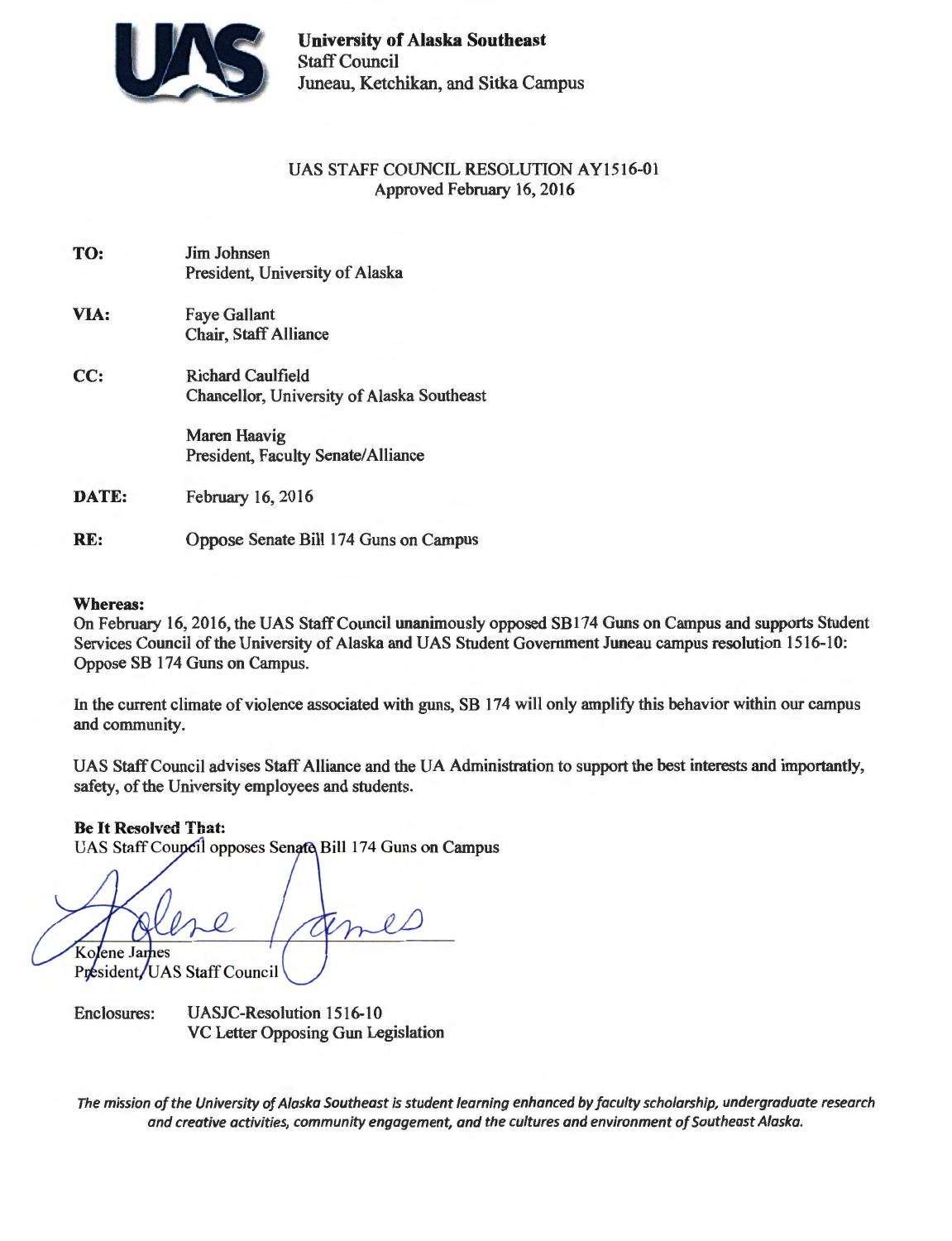| From:    | uaafac@alaska.net                                         |
|----------|-----------------------------------------------------------|
| Sent:    | Thursday, February 18, 2016 1:09 PM                       |
| To:      | Sen. Lesil McGuire; Sen. John Coghill; Sen. Mia Costello; |
|          | senator.Petter.Micciche@akleg.gov; Sen. Bill Wielechowski |
| Cc       | Sen. Pete Kelly; Sen. Bill Stoltze                        |
| Subject: | <b>SB174-Judiciary Committee</b>                          |

SB174 is not necessary. Current UA Policy does not ban all weapons and Alaska Gun Law allows restrictions on people and places for concealed carry including restrictions for people under the age of 21. The constitutional right to bear arms is not compromised when restrictions apply only to sensitive locations such as schools, courts, legislative offices, and government buildings. SB174 is inconsistent in restricting Board authority for concealed weapons yet allowing the Board of Regents to regulate open carry, discharge of firearms, and in "restricted access areas".

SB174 prevents UA from properly managing know high risk situations including

when the behavior of students or employees demonstrates a risk of harm to themselves or others. In shared student housing where they otherwise would be accessible to underage roommates and guests, where alcohol is readily available at sporting events

During adjudication of staff or student disputes, disciplinary or academic actions commonly involving combative and highly stressed students or employees

During confrontations with unstable and aggressive people in campus spaces such as libraries, museums, or during public events

In university health and counseling centers and Title IX compliance offices where allegations of sexual assault, sexual harassment and domestic violence are investigated and assistance provided to alleged victims and alleged perpetrators.

SB174 does not help the University fulfill its mission.

Steve Rollins UAA Faculty and Staff Association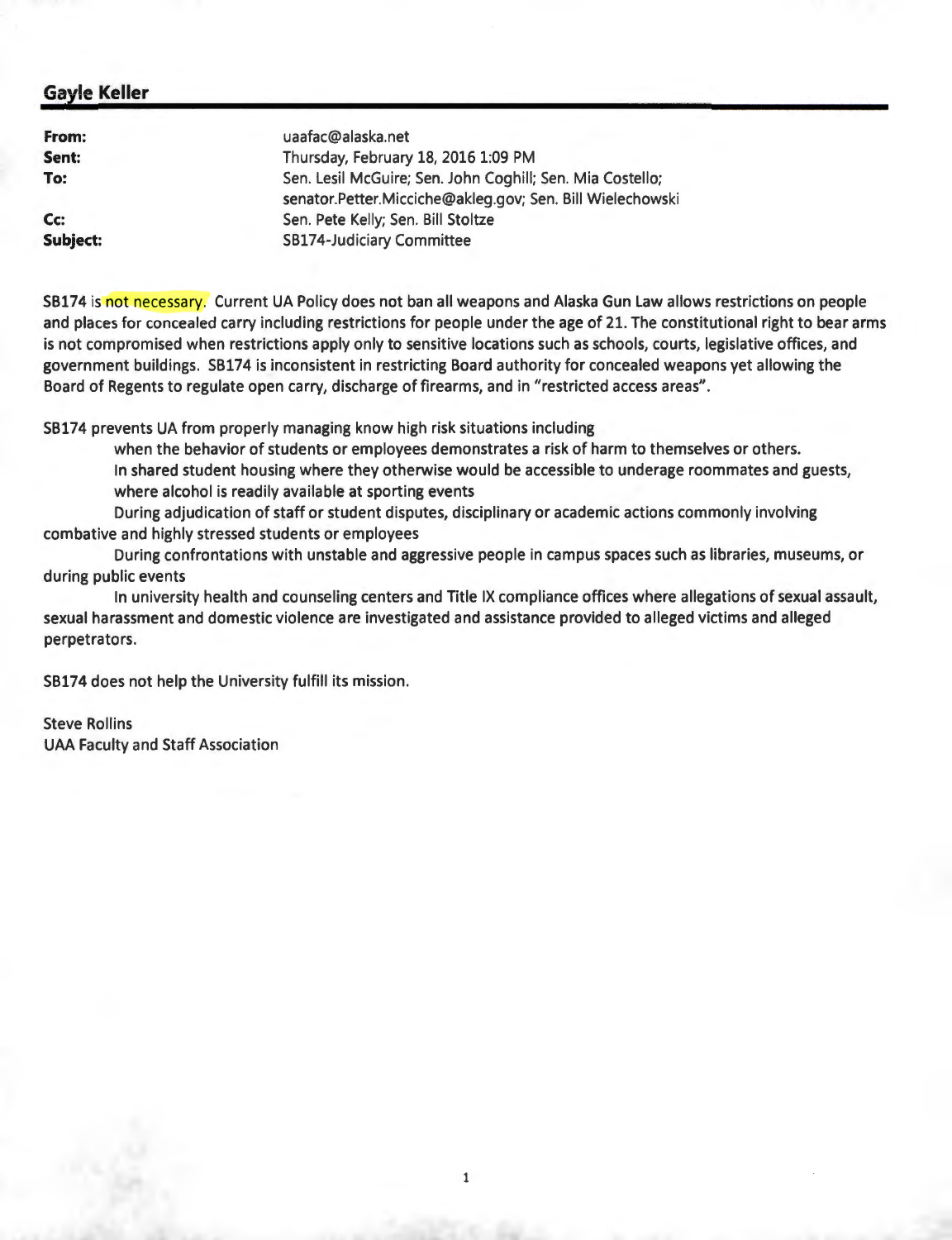**From: Sent: To: Subject:**  coldness@acsalaska.net Monday, February 15, 2016 5:26 PM Sen. Pete Kelly SB174

Dear Honorable Senator Pete Kelly,

I am writing to you to express my strong oppostion to the SB174, "An Act relating to the regulation of firearms and knives by the University of Alaska". I have taught general. organic and environmental chemistry at the University of Alaska Southeast for the past 15 years and have on occasion had the unpleasant experience of dealing with students that, because of failing grades, feel they are being treated unfairly. These situations have traditionally been handled with great attention and care through a cooperative and unbiased process involving the student, the UAS adminstration.and myself. Oftentimes, the process can evoke irrational response from the student. Fortunately, concealed weapons are a violation of the University of Alaska Board of Regents Policy and thus the risk of the grade dispute situation turning violent has been minimized. I'm sure you have experienced similar situations dealing with impassioned constituents. Perhaps you can take a moment to consider how you would feel about talking with an aggravated citizen if there were no impediment to that individual entering your office with a firearm. Regardless of whether you feel threatened by this hypothetical scenario, I do indeed feel threatened by the intent of SB174 to remove any impediment to students (and any other persons) to arrive armed to the University of Alaska . Other than to introduce a general level of anxiety and heightened fear of violence on campus, I see no rational reason to allow concealed weapons on the University of Alaska campuses or to limit the Board of Regents ability to determine policy for the University of Alaska campuses.

I urge you to reconsider your support of SB174.

Sincerely,

Lisa Hoferkamp Associate Professor of Chemistry University of Alaska Southeast Juneau, AK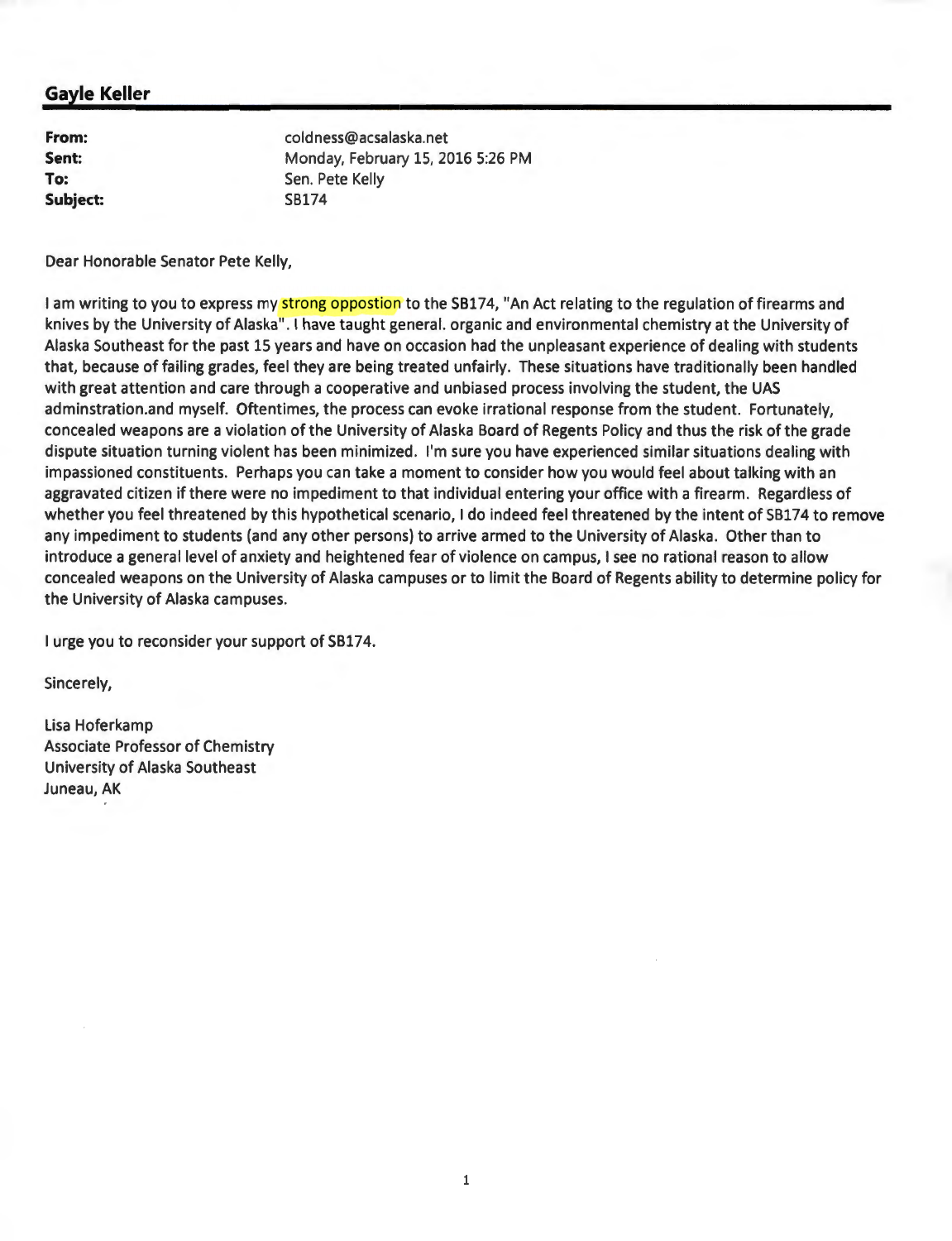**From: Sent: To: Subject:**  Kathrin W McCarthy <kwmccarthy@uas.alaska.edu> Friday, February 19, 2016 6:59 PM Sen. Pete Kelly packing

Dear Senator Kelly,

I am writng to let you know that I am completely opposed to UA students carrying concealed or openly displayed guns on campus. Isn't this a Texas thing? I am sorry that you feel that you must distract and obfuscate using this guns on campus rather than dealing with the much more pressing concerns our state has to deal with -- our financial problems. Sincerely,

Kathrin McCarthy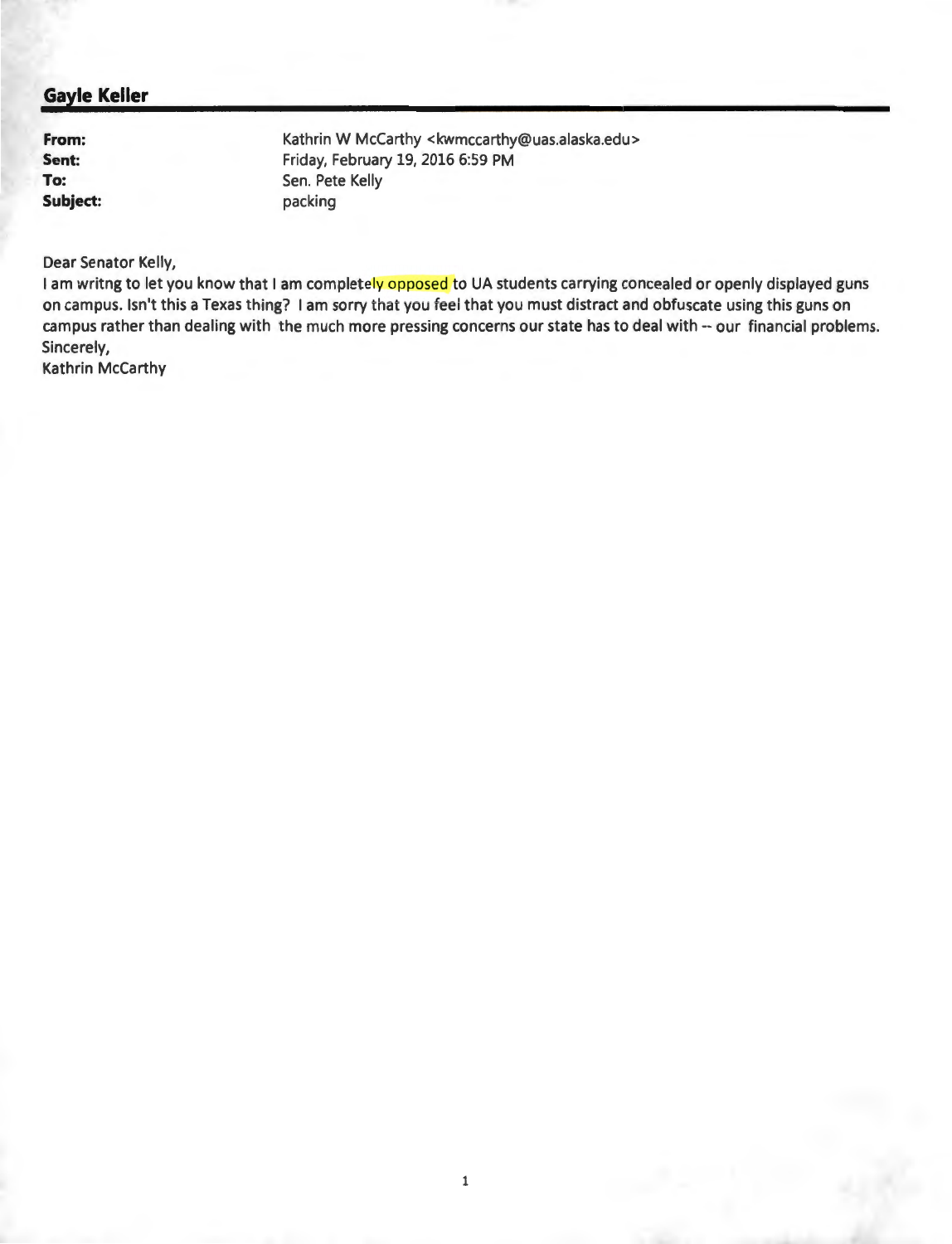**From: Sent: To: Subject:** 

Diane Erickson <diane.erickson.ak@gmail.com> Saturday, February 20, 2016 2:38 PM Sen. Pete Kelly Fwd: Guns on Campus: I oppose it

I am strongly opposed to guns on the UA campuses. At a time when you are proposing massive budget cuts to the UA system, you are taking an action that will divert shrinking resources from education to security and policing on the campuses. Research clearly shows that brains are not fully developed until the mid-20's. Before that time, the brain is susceptible to emotional outbursts, especially if alcohol and/drugs are introduced. What a mix....young people who are not fully developed and guns!

If you and your colleagues believe so strongly in 2nd amendment rights, throw open your legislative offices and allow guns. Until you do, you are serving up a load of hypocrisy ...... again. You will put the lives of every campus employee and student at risk, but you are not putting yourself out for risk. Get some skin in this game...lead the way...show us how safe it is to have concealed carry in your legislative offices. Stand up for 2nd amendment rights ... open up your offices. Unless you do, you don't really believe in 2nd amendment rights ... or you are a coward.

The Republican majority in this legislature continues to demonstrate that they don't care about Alaskans. Do the lives of Alaskans working on campus mean so little to you that you can use them as pawns? How do you sleep at night.. .. and do you have your speech ready for when the first person dies on a UA campus if this goes into effect? Because when i happens you will have blood on your hands.

Diane Erickson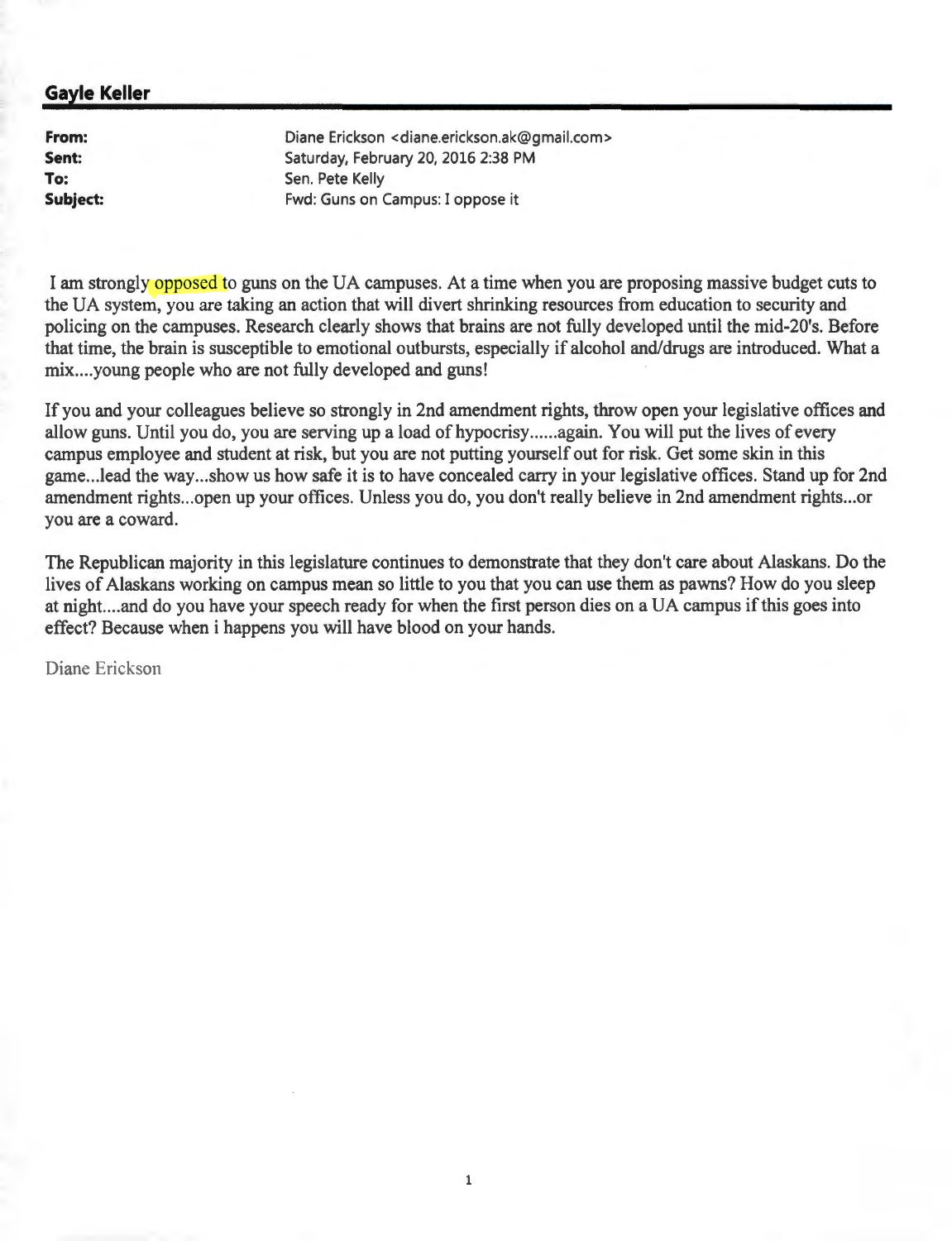The Honorable Pete Kelly Alaska State Senate Senator. Pete. Kelly@akleg.gov 907-465-3709

#### Dear Senator,

My name is Colin Osterhout, from Juneau, Alaska. In addition to being an alumnus, I currently work for the University of Alaska Southeast. It is important to note that these thoughts represent my own personal concerns and should not be construed to speak for the university in any official capacity. I am writing today in opposition to SB 174. I view this bill as an unnecessary attempt to hastily enforce partisan beliefs upon the University of Alaska without sufficient research, deliberation, or public input from all stakeholders.

\/Vhere is the research that is being drawn upon to inform this discussion? Without any scientifically peer-reviewed data and analysis to back up what would be a major policy shift, I can only assume the motivation behind the bill is ideological in nature. Not a sound basis on which to dictate policy with such wide-ranging implications, some of which may not have been considered, such as the correlation between the increase in suicide rates that goes along with increased access to firearms.

The potential for a "chilling effect" on the learning community has been expressed to me from several faculty members. Instead of a safe learning space in which people can offer their opinions free from threat of physical violence, we are instead fostering a space in which students and faculty members maintain suspicions; this leads to guarded dialog at best.

We are struggling to attract new students to our campuses in a time of decreasing budgets, programs, and local populations. I cannot imagine how the passage of SB 174 would help bolster our image of a safe campus for prospective students or their parents. In a similar vein, how would implementation of this law affect our ability to attract the best faculty and staff in the future?

Recent states and schools around the nation have experienced greatly increased costs from implementing similar laws pertaining to concealed carry of weapons. We simply do not have the staff, space, or budget to deal with this sort of major policy shift.

\/Vhat is the urgency for passage of this bill? \/Vhere is the evidence of overwhelming demand that is driving its passage? By seemingly fast-tracking this legislation, especially in a time of budget crisis, we are circumventing the naturally slower-moving separate Staff Councils, Faculty Senates, Student Governments, and statewide Staff Alliance deliberative processes. Due process is a fundamental concept in our government, we are not honoring that in spirit here.

For what it is worth, I am a gun-owner, hiker, and hunter, and greatly enjoy the outdoors and the freedom to use firearms responsibly. In my opinion however, like church, institutions of higher learning are not well-served by allowing concealed weapons on campus. Please take a minute to consider all the implications of this bill and if security is found to be a real concern for the faculty, staff, and student populations then to find appropriate ways of addressing those concerns in a more constructive manner. Like you, I love serving the citizens of Alaska. I appreciate your time.

Colin Osterhout Juneau, AK